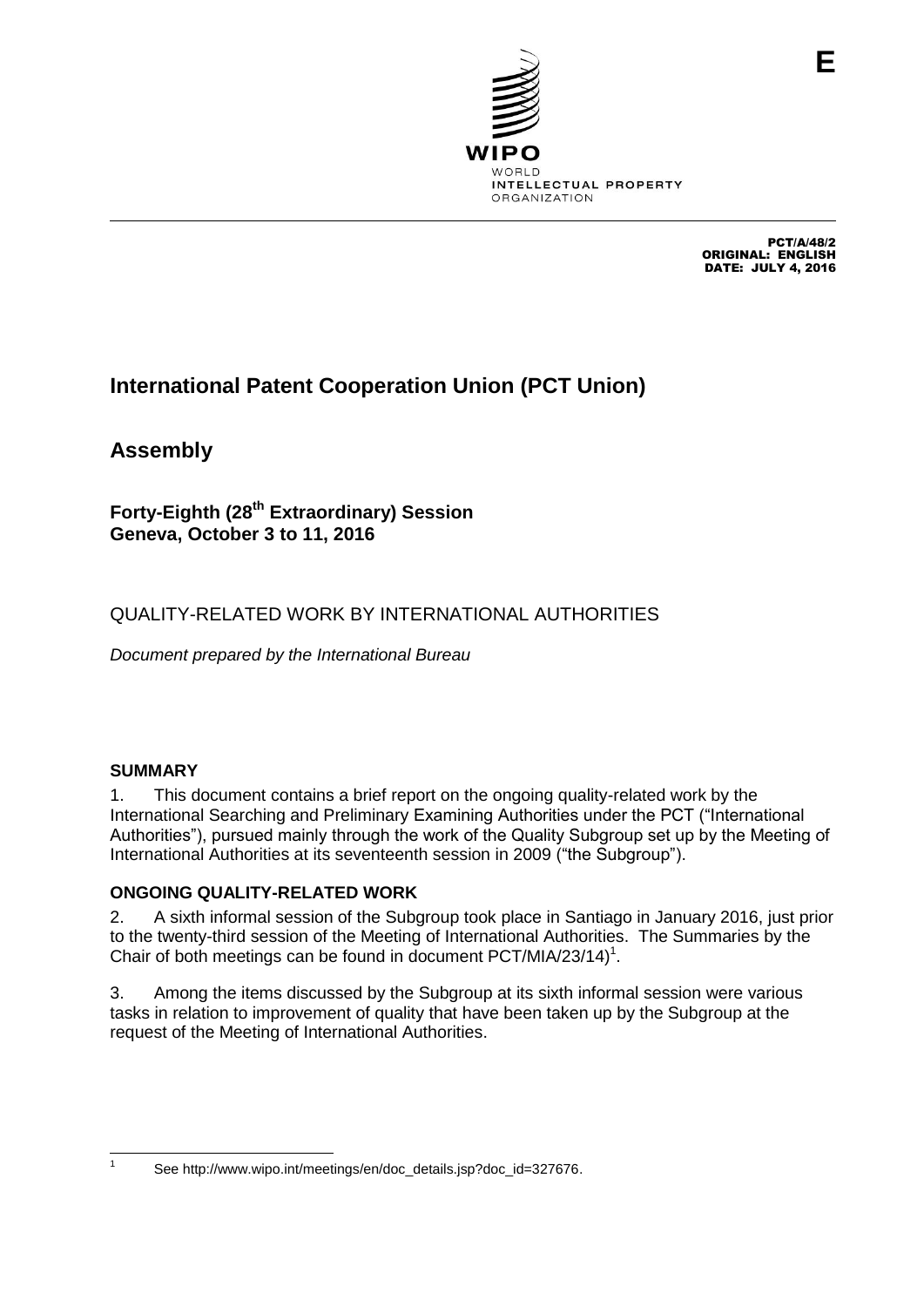4. Under the heading "Quality Management Systems", the Subgroup reviewed the annual reports on quality management systems<sup>2</sup> and considered a number of areas where further review and exchange of information might be of particular benefit, in line with the agreement among Authorities that discussions should move beyond Authorities merely reporting on their existing quality management systems and focus on specific quality management activities carried out by Authorities with a view to learning from one another's experiences. Issues discussed included the following:

(a) sharing of quality policies and guidelines, information on sampling of cases in quality assurance processes, and checklists in quality assurance processes (paragraphs 7 and 8 of Annex II to document PCT/MIA/23/14);

(b) use of quantitative metrics regarding patent examination quality (paragraphs 9 and 10 of Annex II to document PCT/MIA/23/14);

(c) methods of collecting user feedback at the European Patent Office (EPO) (paragraphs 11 to 13 of Annex II to document PCT/MIA/23/14);

(d) mechanisms for feedback and analysis on international search reports and written opinions by International Searching Authorities (paragraphs 14 to 18 of Annex II to document PCT/MIA/23/14);

(e) use of quality metrics in the quality assurance processes at the EPO (paragraphs 19 to 21 of Annex II to document PCT/MIA/23/14);

(f) quality management in the International Bureau's PCT Operations Division (paragraphs 22 and 23 of Annex II to document PCT/MIA/23/14).

5. Under the heading "Quality Metrics", Authorities re-confirmed the value of the yearly reports, established by the International Bureau, on characteristics of international search reports, notably as a self-assessment tool, and discussed the addition of possible further metrics to the report (paragraphs 25 to 27 of Annex II to document PCT/MIA/23/14). The Subgroup further welcomed recent developments aimed at providing timely and reliable information to Offices on their performance in their various PCT capacities, notably the addition of new reporting tools in ePCT and the additional data on the metrics available *via* the WIPO IP Statistics Data Center (paragraphs 28 to 31 of Annex II to document PCT/MIA/23/14).

6. Under the heading "Better Understanding the Work of Other Offices", the Subgroup continued its discussions on the "three-track approach" with regard to the sharing of search strategies, agreed at its fifth session (carrying out of a pilot on the publication of data related to search strategies; use of the existing process of recording the information in Form PCT/ISA/210; and provision of full search records in whatever format Authorities produced them for publication on PATENTSCOPE) (paragraphs 32 to 36 of Annex II to document PCT/MIA/23/14). In addition, the Subgroup continued its exchange of views on the (optional) use by Authorities of standardized clauses in written opinions and on the experience gained by Authorities which had begun to use such clauses (paragraphs 37 to 41 of Annex II to document PCT/MIA/23/14).

7. With regard to "Quality Improvement Measures", the Subgroup reviewed a proposal to improve the current explanations and examples in the International Search and Preliminary Examination Guidelines regarding lack of unity of invention (paragraphs 42 to 45 of Annex II to document PCT/MIA/23/14).

 $\frac{1}{2}$ 

The reports are available on the WIPO website at [http://www.wipo.int/pct/en/quality/authorities.html.](http://www.wipo.int/pct/en/quality/authorities.html)